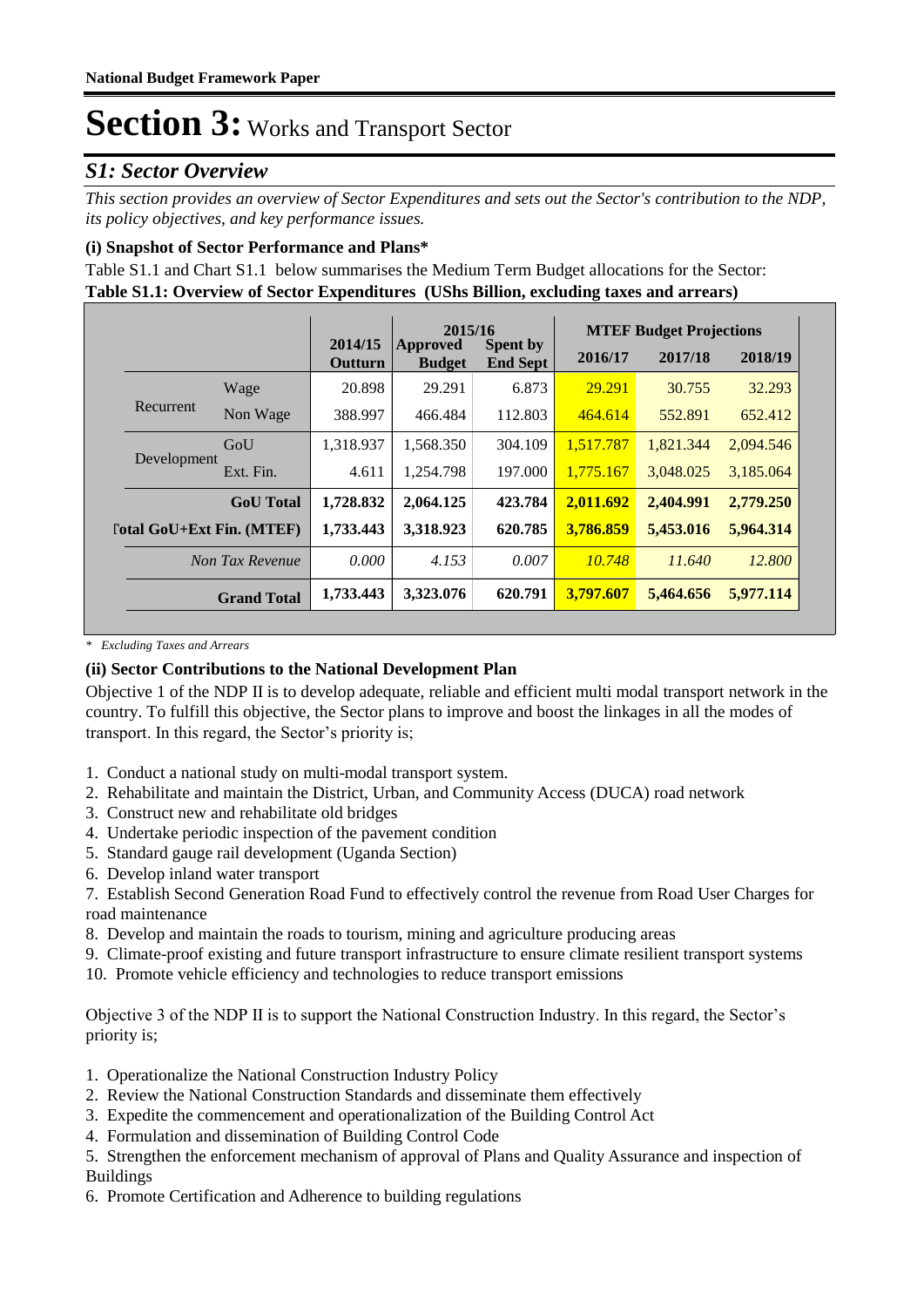Objective 4 of the NDP II is to develop adequate, reliable and efficient air transport network in the country. In this regard, the Sector's priority is;

- 1. Upgrade and expand Entebbe International Airport
- 2. Modify and extend the existing Passenger Terminal Building
- 3. Construct a new Domestic Passenger Terminal
- 4. Establish an Aircraft Maintenance Centre
- 5. Construct a new Passenger Terminal Complex
- 6. Expand car park facilities (surface and multi-storey)
- 7. Establish a new Cargo Centre Complex
- 8. Strengthen and widen Runways 17/35 and 12/30 and their associated taxiways
- 9. Upgrade Air Navigation Services Infrastructure to achieve a globally interoperable air navigation system to provide a seamless service

10. Develop a Master Plan and Engineering Designs for Arua Airport (Already done for Kasese and Gulu Airports)

- 11. Explore development and management concessions (PPP arrangements) for these airports.
- 12. Revive the National Airline to facilitate the development of Entebbe International Airport into a hub

Objective 5 of the NDP II is to promote safe, adequate and efficient transport services. In this regard, the Sector's priority is;

- 1. Implement the Private Motor Vehicle Inspection scheme
- 2. Amendment of the Traffic and Road Safety Act 1998 and formulation of all relevant regulations
- 3. Formulate and implement the Inland Water Transport Policy and regulation for inland ports
- 4. Review and update inland water transport legislation and railway safety standards
- 5. Survey, Map and Install Navigation Aids on Inland Waterways
- 6. Increase awareness and advocacy in Safety of Inland Water and Rail Transport

### **(iii) Medium Term Sector Policy Objectives**

The sector objectives which guide medium term outputs and resource allocations are:

- *Improve and modernize transport infrastructure and services;*
- *Decongestion of Kampala and other urban areas;*

*- Develop regional transport infrastructure i.e. central and northern corridors, inland ports, border posts, terminals; Develop the capacity of the National - Construction Industry; Ensure safe and environmentally friendly transport services and physical infrastructure*

### **(iv) Summary of Sector Performance**

The status of the sector in terms of its three priority sector outcomes is set out below:

Outcome 1: Road network in good condition.

The Works and Transport Sector has improved on the road condition of National unpaved road network currently at 70%, National Paved Road network at 80% and intends to improve it further in the medium term to 80% and 85% respectively.

In FY2016/17, the Sector intends to improve the condition of Urban Unpaved Roads in fair to good condition to 50% and Urban Paved Road condition in fair to good at 80%, while improve district road condition in fair to good at 70%

Outcome 2: Safe and Efficient Construction Works.

As an outcome to ensure safe and efficient construction works, sector plans to ensure that the National Building Regulations, Codes and Guidelines are approved and disseminated and the National Building Review Board (NBRB) inaugurated. This will ensure that the construction industry is guided and support is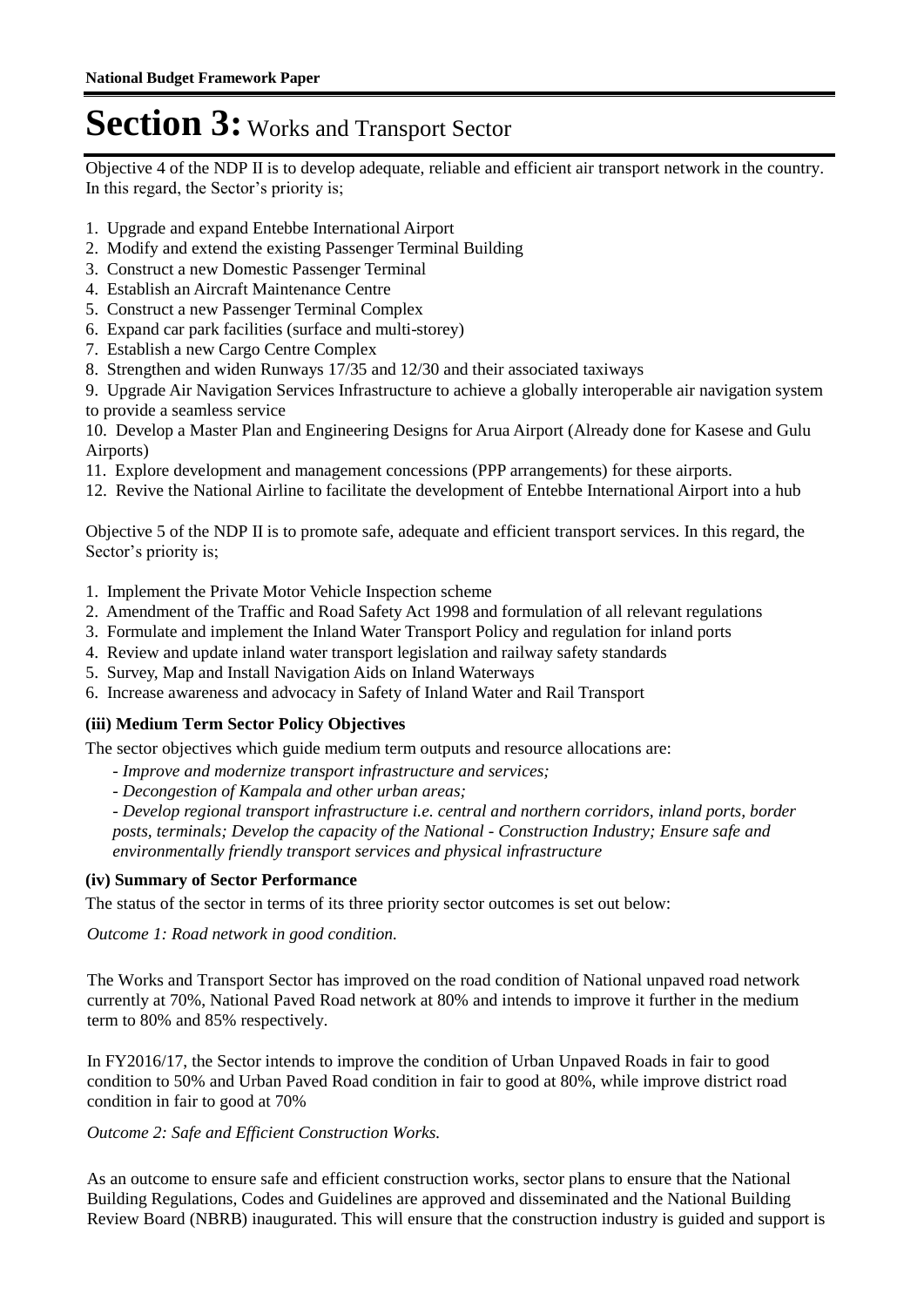#### provided.

Outcome 3: Safe, efficient and effective transport infrastructure and services.

In order to address this Sector outcome, the Sector intends to commence the actual construction of the Standard Gauge Railway beginning with the Eastern Route to ensure the modal shift from over dependency on road to railway and boosting the multimodal transport system.

### *S2: Sector Performance and Plans to Improve Sector Outcomes*

*This section describes past performance and plans to improve sector outcomes. For each outcome it sets out outcome indicators, key sector outputs and actions to improve sector performance. It then sets out analysis of the efficiency of sector allocations and major capital investments.*

### **(i) Outcome 1: Road network in good condition.**

#### *Status of Sector Outcomes*

**Table S2.1: Sector Outcome Indicators**

The table below sets out the status of sector outcomes in terms of key sector outcome indicators.

| Table S2.1: Sector Outcome Indicators<br>Outcome 1: Road network in good condition. |                 |                |                             |
|-------------------------------------------------------------------------------------|-----------------|----------------|-----------------------------|
| <b>Outcome and Outcome Indicator</b>                                                | <b>Baseline</b> | 2016/17 Target | <b>Medium Term Forecast</b> |
| % of unpaved urban roads in fair to good condition                                  | 44 (2012)       | 45             | 50(2017)                    |
| % of paved urban roads in fair to good condition                                    | 61 (2012)       | 74             | 80(2017)                    |
| % of National unpaved roads in fair to good                                         | 64 (2011)       | 75             | 85(2017)                    |
| condition                                                                           |                 |                |                             |
| % of National paved roads in fair to good condition                                 | 74 (2011)       | 85             | 90(2017)                    |
| % of district roads in fair to good condition                                       | 65 (2012)       | 70             | 75(2017)                    |

### **Table S2.2: Performance Targets FY2016/17 Contributing to the Sector Outcome\***

| Outcome 1: Road network in good condition.                    |                                              |                                                                       |                                                                 |  |  |  |
|---------------------------------------------------------------|----------------------------------------------|-----------------------------------------------------------------------|-----------------------------------------------------------------|--|--|--|
| Vote, Vote Function<br><b>Key Output</b>                      | <b>Approved Budget and</b><br><b>Targets</b> | 2015/16<br><b>Spending and Targets</b><br><b>Achieved by End Sept</b> | 2016/17<br><b>Proposed Budget and</b><br><b>Planned Targets</b> |  |  |  |
| <b>Vote: 016 Ministry of Works and Transport</b>              |                                              |                                                                       |                                                                 |  |  |  |
| Vote Function:0404 District, Urban and Community Access Roads |                                              |                                                                       |                                                                 |  |  |  |
| Output: 040481                                                |                                              | Urban roads construction and rehabilitation (Bitumen standard)        |                                                                 |  |  |  |
| Performance Indicators:                                       |                                              |                                                                       |                                                                 |  |  |  |
| No. Km of urban unpaved<br>roads maintained (Routine)*        | 2,600                                        | 801                                                                   | 2,600                                                           |  |  |  |
| No. Km of urban unpaved<br>roads maintained (Periodic)*       | 250                                          | 81                                                                    | 250                                                             |  |  |  |
| No. Km of urban paved<br>roads maintained (Routine)*          | 510                                          | 41                                                                    | 550                                                             |  |  |  |
| No. Km of urban paved<br>roads maintained (Periodic)*         | 45                                           | 3                                                                     | 50                                                              |  |  |  |
| Length of Urban roads<br>resealed.                            | 1.9                                          | $\Omega$                                                              | 3                                                               |  |  |  |
| Output Cost (UShs bn):                                        | 2.540                                        | 0.568                                                                 | 2.436                                                           |  |  |  |
| <b>Vote: 113 Uganda National Roads Authority</b>              |                                              |                                                                       |                                                                 |  |  |  |
| Vote Function:0451 National Roads Maintenance & Construction  |                                              |                                                                       |                                                                 |  |  |  |
| Output: 045105                                                | <b>Axle Load Control</b>                     |                                                                       |                                                                 |  |  |  |
| Performance Indicators:                                       |                                              |                                                                       |                                                                 |  |  |  |
| No. of vehicles weighted                                      | 220,000                                      | 199005                                                                | 250,000                                                         |  |  |  |
| % of vehicles overloaded                                      | 40                                           | 2.8                                                                   | 20                                                              |  |  |  |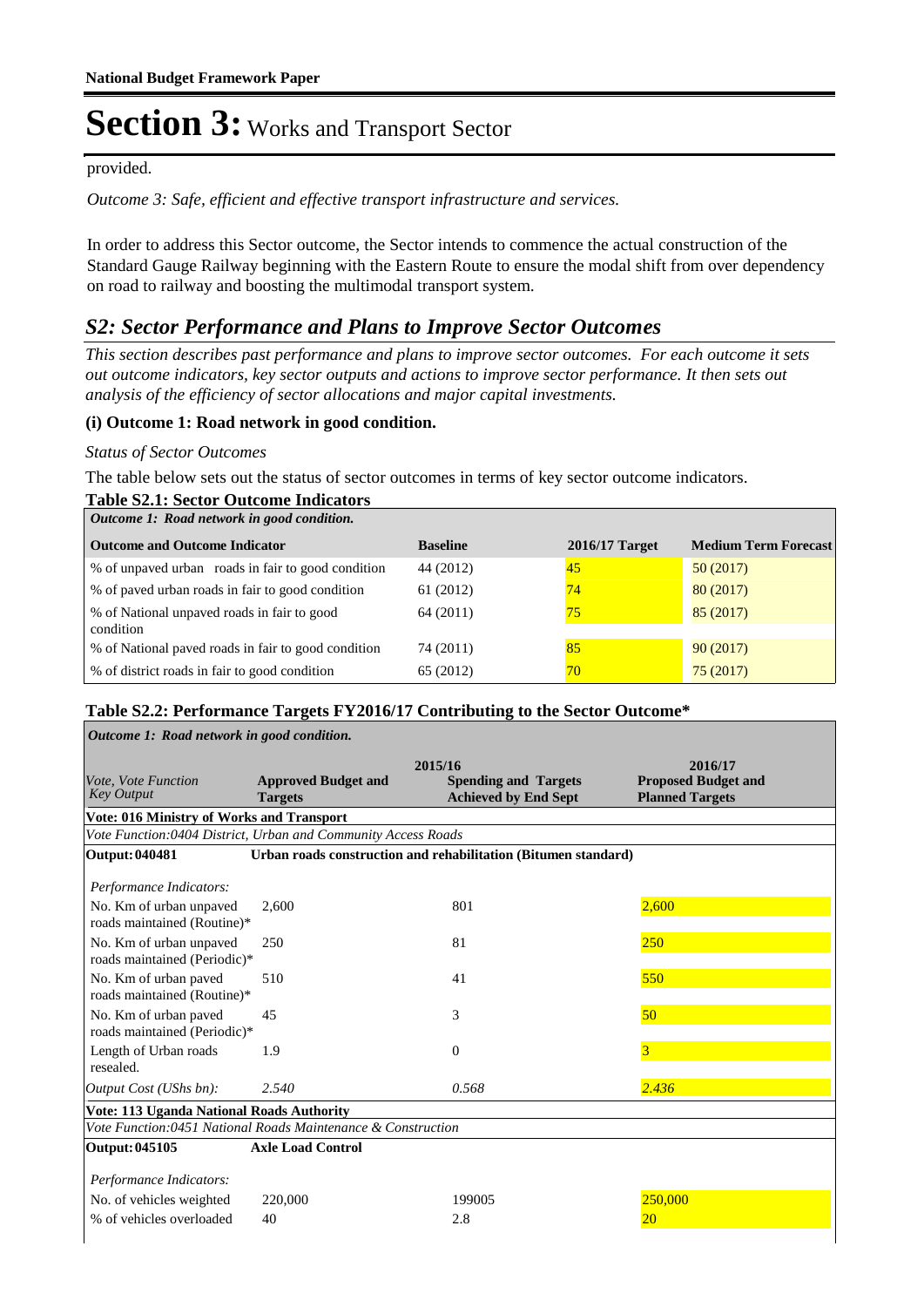| Outcome 1: Road network in good condition.                                                                               |                                              |                                                                       |                                                                 |
|--------------------------------------------------------------------------------------------------------------------------|----------------------------------------------|-----------------------------------------------------------------------|-----------------------------------------------------------------|
| Vote, Vote Function<br>Key Output                                                                                        | <b>Approved Budget and</b><br><b>Targets</b> | 2015/16<br><b>Spending and Targets</b><br><b>Achieved by End Sept</b> | 2016/17<br><b>Proposed Budget and</b><br><b>Planned Targets</b> |
| against those weighted                                                                                                   |                                              |                                                                       |                                                                 |
| Output Cost (UShs bn):                                                                                                   | 0.784                                        | 0.000                                                                 | 0.784                                                           |
| <b>Output: 045180</b>                                                                                                    |                                              | <b>National Road Construction/Rehabilitation (Bitumen Standard)</b>   |                                                                 |
| Performance Indicators:                                                                                                  |                                              |                                                                       |                                                                 |
| No. (Km) of unpaved<br>national roads upgrade to<br>bitumen standards* (equiv<br>km)                                     | 400                                          | 70                                                                    | 400                                                             |
| % of ongoing road<br>upgrading/rehabilitation<br>contracts subjected to<br>independent technical and<br>financial audits | 85                                           | 80                                                                    | 85                                                              |
| Output Cost (UShs bn):                                                                                                   | 1,344.999                                    | 389.415                                                               | 2,283.762                                                       |
| <b>Output: 045181</b>                                                                                                    |                                              | <b>National Road Construction/Rehabilitation (Other)</b>              |                                                                 |
| Performance Indicators:                                                                                                  |                                              |                                                                       |                                                                 |
| No. Km of unpaved national 12,500<br>road maintained (Routine<br>Mechanised)*                                            |                                              | 2500                                                                  | 12,500                                                          |
| No. Km of unpaved national<br>road maintained (Periodic)*                                                                | 2000                                         | 500                                                                   | 2,225                                                           |
| No. Km of paved national<br>road maintained (Routine<br>Mechanised)*                                                     | 3,000                                        | 500                                                                   | 3,000                                                           |
| No. Km of paved national<br>road maintained (Periodic)*                                                                  | 100                                          | 20                                                                    | 100                                                             |
| No. (Km) of national paved<br>roads<br>Reconstructed/Rehabilitated*<br>(equiv km)                                        | 250                                          | 85                                                                    | 250                                                             |
| % of expenditure for<br>maintenance excuted by<br>private sector (National<br>roads $)$ *                                | 85                                           | 75                                                                    | 85                                                              |
| % of executed road<br>maintenance contracts<br>subjected to independent<br>technical and financial<br>audits*            | 5                                            | $\boldsymbol{0}$                                                      | 5                                                               |
| Output Cost (UShs bn):                                                                                                   | 17.961                                       | 0.000                                                                 | 100.010                                                         |
| Vote: 118 Road Fund                                                                                                      |                                              |                                                                       |                                                                 |
| Vote Function:0452 National and District Road Maintenance                                                                |                                              |                                                                       |                                                                 |
| Output: 045251                                                                                                           | <b>National Road Maintenance</b>             |                                                                       |                                                                 |
| Performance Indicators:                                                                                                  |                                              |                                                                       |                                                                 |
| Average time (days) of<br>disbursements from date of<br>receipt of MFPED releases<br>(Nationa Roads)                     | 14                                           | 21                                                                    | 14                                                              |
| % of funds released to<br>UNRA on time (as per<br>performance agreement)                                                 | 90                                           | $\boldsymbol{0}$                                                      | 90                                                              |
| % of approved annual<br>budget released for                                                                              | 90                                           | 24.9                                                                  | 90                                                              |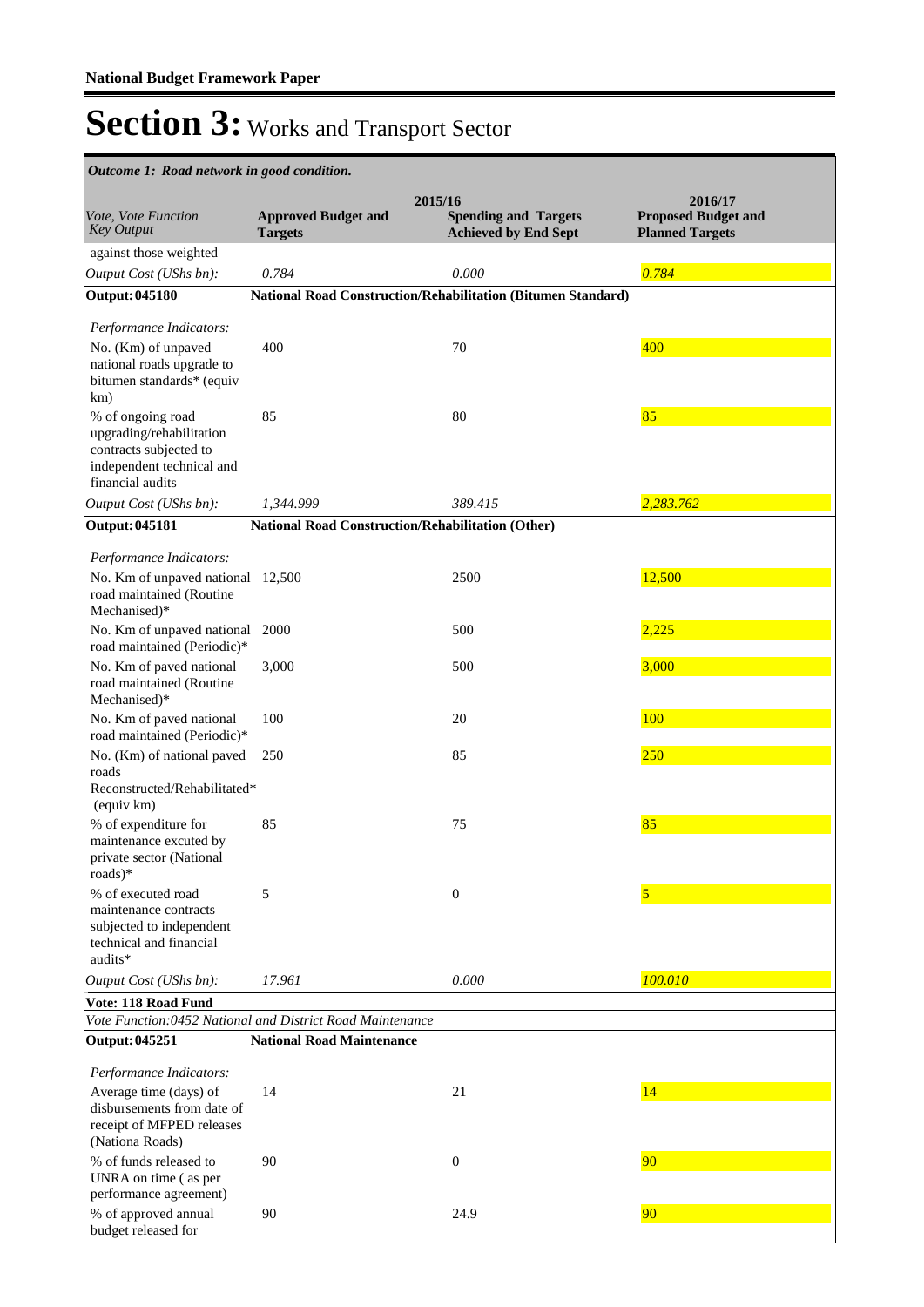| Outcome 1: Road network in good condition.                                                   |                                              |                                                                       |                                                                 |  |  |
|----------------------------------------------------------------------------------------------|----------------------------------------------|-----------------------------------------------------------------------|-----------------------------------------------------------------|--|--|
| Vote, Vote Function<br>Key Output                                                            | <b>Approved Budget and</b><br><b>Targets</b> | 2015/16<br><b>Spending and Targets</b><br><b>Achieved by End Sept</b> | 2016/17<br><b>Proposed Budget and</b><br><b>Planned Targets</b> |  |  |
| maintenance of National<br>roads                                                             |                                              |                                                                       |                                                                 |  |  |
| Output Cost (UShs bn):                                                                       | 270.438                                      | 66.731                                                                | 270.438                                                         |  |  |
| Output: 045252                                                                               |                                              | District, Urban and Community Access Road Maintenance                 |                                                                 |  |  |
| Performance Indicators:                                                                      |                                              |                                                                       |                                                                 |  |  |
| Average time (days) of<br>disbursements from date of<br>receipt of MPFED releases<br>(DUCAR) | 14                                           | 19.6                                                                  | 14                                                              |  |  |
| % of funds released to<br>DUCAR agencies on time<br>(as per performance<br>agreement)        | 90                                           | 30.6                                                                  | 90                                                              |  |  |
| % of approved annual<br>budget released for<br>maintenance of DUCAR<br>roads                 | 90                                           | 21.3                                                                  | 90                                                              |  |  |
| Output Cost (UShs bn):                                                                       | 140,440                                      | 34.492                                                                | 140.440                                                         |  |  |

*\* Excludes taxes and arrears*

### **Table S2.3: Actions and Medium Term Strategy to Improve Sector Outcome**

| Sector Outcome 1: Road network in good condition.                                                                                                                                                                                                                                                |                                                                                                                                                                       |                                                                                                                                             |                                                                                                                                                                                                                                       |  |  |  |  |
|--------------------------------------------------------------------------------------------------------------------------------------------------------------------------------------------------------------------------------------------------------------------------------------------------|-----------------------------------------------------------------------------------------------------------------------------------------------------------------------|---------------------------------------------------------------------------------------------------------------------------------------------|---------------------------------------------------------------------------------------------------------------------------------------------------------------------------------------------------------------------------------------|--|--|--|--|
| 2015/16 Planned Actions:                                                                                                                                                                                                                                                                         | 2015/16 Actions by Sept:                                                                                                                                              | 2016/17 Planned Actions:                                                                                                                    | <b>MT Strategy:</b>                                                                                                                                                                                                                   |  |  |  |  |
|                                                                                                                                                                                                                                                                                                  | Vote: 016 Ministry of Works and Transport                                                                                                                             |                                                                                                                                             |                                                                                                                                                                                                                                       |  |  |  |  |
|                                                                                                                                                                                                                                                                                                  | Vote Function: 04 03 Construction Standards and Quality Assurance                                                                                                     |                                                                                                                                             |                                                                                                                                                                                                                                       |  |  |  |  |
| <b>UCICO</b> established                                                                                                                                                                                                                                                                         | UCICO Bill under internal<br>review to be submitted to the                                                                                                            | <b>UCICO</b> established                                                                                                                    | <b>Operationalise Building</b><br>Control Act.                                                                                                                                                                                        |  |  |  |  |
| <b>Building Control Act</b><br>operationalized                                                                                                                                                                                                                                                   | Cabinet Secretariat.                                                                                                                                                  | <b>Building Control Act</b><br>operationalized                                                                                              |                                                                                                                                                                                                                                       |  |  |  |  |
| Vote: 113 Uganda National Roads Authority                                                                                                                                                                                                                                                        |                                                                                                                                                                       |                                                                                                                                             |                                                                                                                                                                                                                                       |  |  |  |  |
|                                                                                                                                                                                                                                                                                                  | Vote Function: 04.51 National Roads Maintenance & Construction                                                                                                        |                                                                                                                                             |                                                                                                                                                                                                                                       |  |  |  |  |
| Lobby Government to<br>increase funding for road<br>maintenance through<br>operationalisation of the<br>Road Fund as second<br>generation Fund.                                                                                                                                                  | There was no major action<br>taken; the backlog is still<br>growing                                                                                                   | Rehabilitation of the gravel<br>roads to bring them to<br>maintenable levels.                                                               | Second generation road fund                                                                                                                                                                                                           |  |  |  |  |
| Outsource axle control<br>services.                                                                                                                                                                                                                                                              | Operation to protect the road<br>infrastructure was launched<br>and has managed to reduce<br>overloading from 55% to<br>2.8%.                                         | <b>Restructure and streamline</b><br>axle load control by<br>automating most of the<br>processes                                            | Reduce excess axle<br>overloading to 10%                                                                                                                                                                                              |  |  |  |  |
| Piloting of design and build<br>for Busia/Malaba - Bugiri,<br>Mbarara - Kikagati roads, and<br>Kampala - Entebbe<br>Expressway. Establishing<br>redflag system, strengthen<br>contact management. Parallel<br><b>Bid Evaluation and technical</b><br>and financial audits<br>Vote: 118 Road Fund | Design and build projects<br>implemented included;<br>Mukono - Kayunga - Njeru<br>road, Mubende - Kagadi road<br>(under procurement), Ntungwe<br>and Mitaano bridges. | Set up a construction unit<br>within UNRA to enhance the<br>capacity of road construction.<br>In-house capacity to supervise<br>road works. | Collect data on contract<br>procurement and<br>implementation processes to<br>monitor cost and competition<br>trends. Prepare procedures<br>manual and clear<br>specifications detailing<br>various aspects of the projects<br>cycle. |  |  |  |  |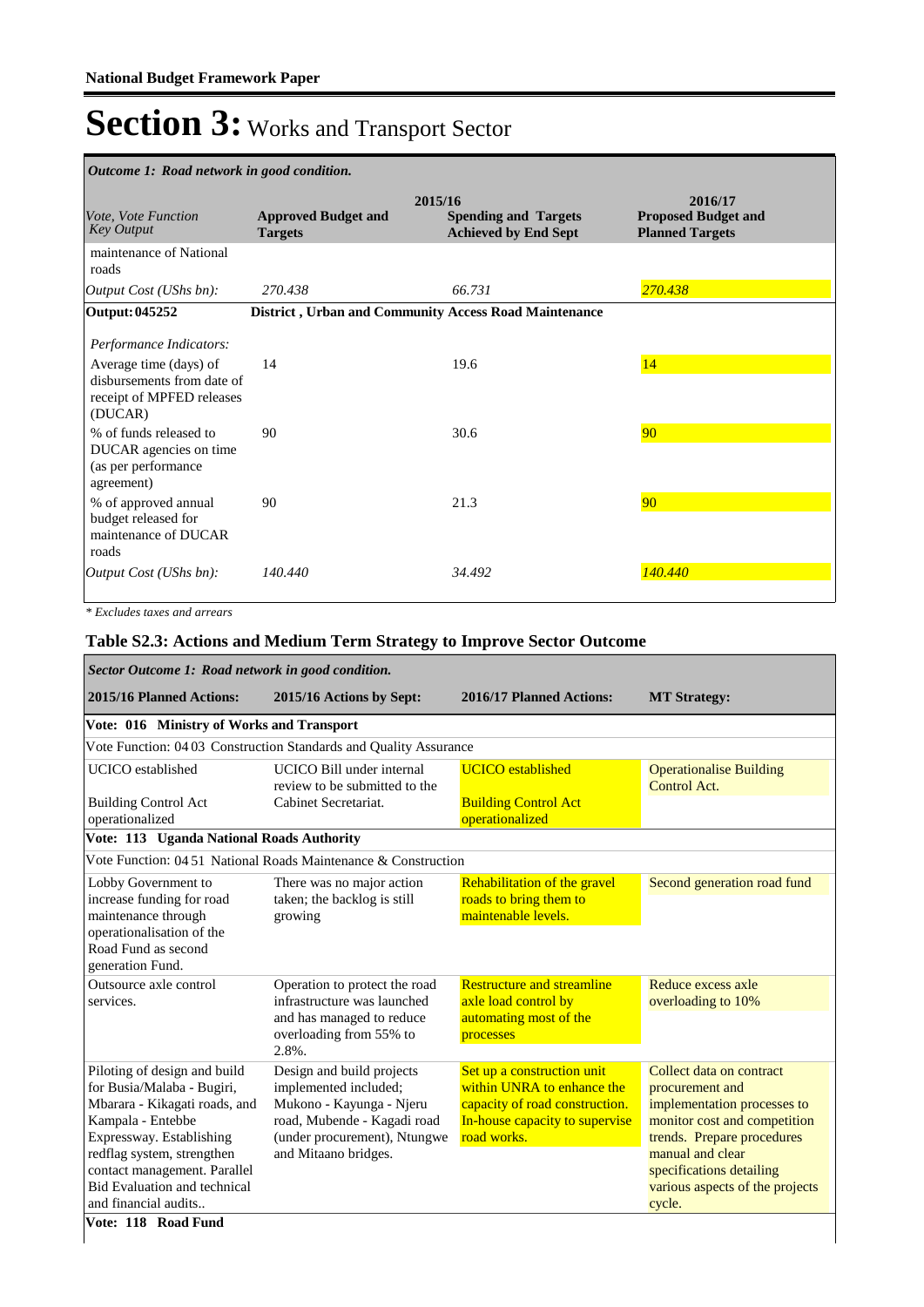| Sector Outcome 1: Road network in good condition.                                                  |                                                                                                                                                                |                                                                                                                                                                                                                                       |                                                                                                                                                 |  |  |  |
|----------------------------------------------------------------------------------------------------|----------------------------------------------------------------------------------------------------------------------------------------------------------------|---------------------------------------------------------------------------------------------------------------------------------------------------------------------------------------------------------------------------------------|-------------------------------------------------------------------------------------------------------------------------------------------------|--|--|--|
| 2015/16 Planned Actions:                                                                           | 2015/16 Actions by Sept:                                                                                                                                       | 2016/17 Planned Actions:                                                                                                                                                                                                              | <b>MT Strategy:</b>                                                                                                                             |  |  |  |
| Vote Function: 04.52 National and District Road Maintenance                                        |                                                                                                                                                                |                                                                                                                                                                                                                                       |                                                                                                                                                 |  |  |  |
| Operationalise framework for<br>collection and management of<br>RUCs and other revenue<br>sources, | Follow up on the Cabinet<br>Memo to amend the URA Act<br>to enable direct transfer of<br>Road User Charges and other<br>revenue sources to Uganda<br>Road Fund | <b>Follow Up the approval of the</b><br><b>Cabinet Memo for amendment</b><br>of the URA Act to enable<br>direct transfers of RUCs to<br><b>URF</b><br><b>Operationalise the</b><br>framework for collection and<br>management of RUCs | Implement the framework and<br>regulations for collection and<br>management of road user<br>charges for funding<br>maintenance of public roads. |  |  |  |

### **(ii) Outcome 2: Safe and Efficient Construction Works.**

### *Status of Sector Outcomes*

The table below sets out the status of sector outcomes in terms of key sector outcome indicators.

| <b>Table S2.1: Sector Outcome Indicators</b>                              |                 |                  |                             |
|---------------------------------------------------------------------------|-----------------|------------------|-----------------------------|
| <b>Outcome 2: Safe and Efficient Construction Works.</b>                  |                 |                  |                             |
| <b>Outcome and Outcome Indicator</b>                                      | <b>Baseline</b> | $2016/17$ Target | <b>Medium Term Forecast</b> |
| % reduction in the number of Construction (Public<br>buildings) accidents | 50 (2012)       | 30               | 10(2017)                    |
| % of LGs in compliance to road construction<br>standards                  | 50 (2011)       | 80               | 85(2017)                    |

### **Table S2.2: Performance Targets FY2016/17 Contributing to the Sector Outcome\***

| <b>Outcome 2: Safe and Efficient Construction Works.</b>           |                                                                 |                                                                                 |                            |  |  |  |
|--------------------------------------------------------------------|-----------------------------------------------------------------|---------------------------------------------------------------------------------|----------------------------|--|--|--|
|                                                                    | 2015/16<br>2016/17                                              |                                                                                 |                            |  |  |  |
| <i>Vote, Vote Function</i>                                         | <b>Approved Budget and</b>                                      | <b>Spending and Targets</b>                                                     | <b>Proposed Budget and</b> |  |  |  |
| <b>Key Output</b>                                                  | <b>Targets</b>                                                  | <b>Achieved by End Sept</b>                                                     | <b>Planned Targets</b>     |  |  |  |
| Vote: 016 Ministry of Works and Transport                          |                                                                 |                                                                                 |                            |  |  |  |
|                                                                    | Vote Function:0403 Construction Standards and Quality Assurance |                                                                                 |                            |  |  |  |
| Output: 040303                                                     |                                                                 | <b>Monitoring Compliance of Construction Standards and undertaking Research</b> |                            |  |  |  |
| Performance Indicators:                                            |                                                                 |                                                                                 |                            |  |  |  |
| No. of standards compliance 30<br>audits conducted on LGs<br>roads |                                                                 | 5                                                                               | 30                         |  |  |  |
| No. Of enviromental<br>compliance audits conducted                 | 30                                                              | $\overline{c}$                                                                  | 30                         |  |  |  |
| [Output Cost (UShs bn):                                            | 1.746                                                           | 0.357                                                                           | 1.871                      |  |  |  |

*\* Excludes taxes and arrears*

### **Table S2.3: Actions and Medium Term Strategy to Improve Sector Outcome**

| Sector Outcome 2: Safe and Efficient Construction Works.                          |                                                                                                            |                                                                                                                    |                                                                                               |  |  |  |
|-----------------------------------------------------------------------------------|------------------------------------------------------------------------------------------------------------|--------------------------------------------------------------------------------------------------------------------|-----------------------------------------------------------------------------------------------|--|--|--|
| 2015/16 Planned Actions:                                                          | 2015/16 Actions by Sept:                                                                                   | 2016/17 Planned Actions:                                                                                           | <b>MT Strategy:</b>                                                                           |  |  |  |
| Vote: 016 Ministry of Works and Transport                                         |                                                                                                            |                                                                                                                    |                                                                                               |  |  |  |
|                                                                                   | Vote Function: 04 03 Construction Standards and Quality Assurance                                          |                                                                                                                    |                                                                                               |  |  |  |
| <b>Building Regulations, Codes</b><br>and Guidelines Approved and<br>Disseminated | <b>Working Committee</b><br>workshops preparing the final<br>working documents of the<br>Building Code and | <b>National Building</b><br><b>Regulations, Codes and</b><br><b>Guidelines Approved and</b><br><b>Disseminated</b> | <b>Strengthen the National</b><br>construction Industry through<br><b>Cross Roads Project</b> |  |  |  |
| <b>Building Control Act</b><br>operationalized                                    | Regulations completed                                                                                      | <b>National Building Review</b><br><b>Board (NBRB) inaugurated</b><br>and                                          |                                                                                               |  |  |  |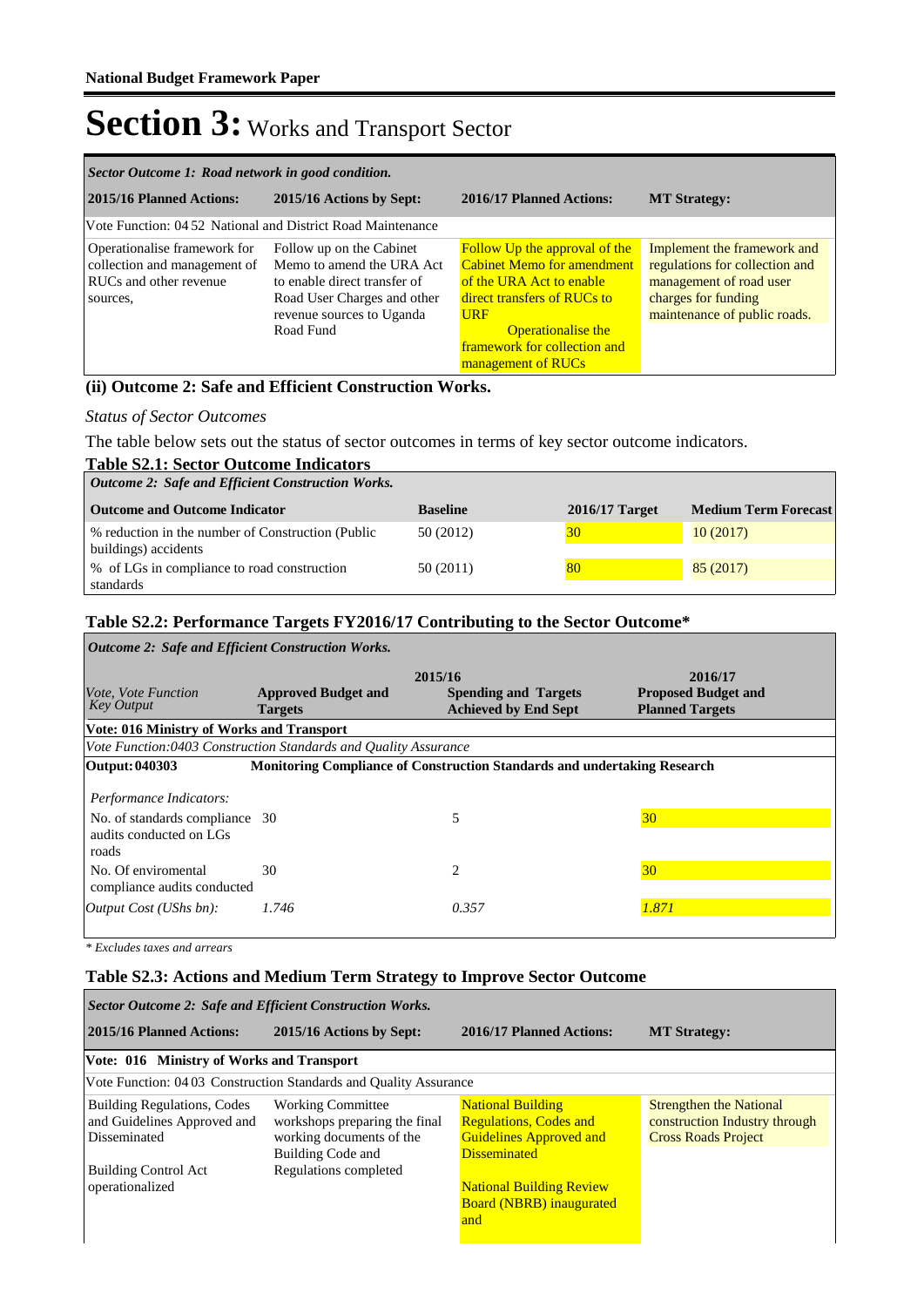| Sector Outcome 2: Safe and Efficient Construction Works. |                          |                          |                     |  |  |
|----------------------------------------------------------|--------------------------|--------------------------|---------------------|--|--|
| 2015/16 Planned Actions:                                 | 2015/16 Actions by Sept: | 2016/17 Planned Actions: | <b>MT Strategy:</b> |  |  |
|                                                          |                          | Secretariat established  |                     |  |  |

### **(iii) Outcome 3: Safe, efficient and effective transport infrastructure and services.**

*Status of Sector Outcomes*

**Table S2.1: Sector Outcome Indicators** The table below sets out the status of sector outcomes in terms of key sector outcome indicators.

| Table S2.1: Sector Outcome Indicators                                           |                 |                  |                             |  |  |  |  |
|---------------------------------------------------------------------------------|-----------------|------------------|-----------------------------|--|--|--|--|
| Outcome 3: Safe, efficient and effective transport infrastructure and services. |                 |                  |                             |  |  |  |  |
| <b>Outcome and Outcome Indicator</b>                                            | <b>Baseline</b> | $2016/17$ Target | <b>Medium Term Forecast</b> |  |  |  |  |
| Fatalities per 10,000 vehicles                                                  | 46(2011)        | 28               | 25(2017)                    |  |  |  |  |
| % of functional Aerodromes                                                      | 21.03 (2007)    | 22.5             | 23.5(2017)                  |  |  |  |  |
| % Market share of freight by railway                                            | 8 (2012)        | 14               | 20(2017)                    |  |  |  |  |
| % increase in air traffic by Domestic and                                       | 10(2012)        | 15               | 20(2017)                    |  |  |  |  |
| International freight                                                           |                 |                  |                             |  |  |  |  |

### **Table S2.2: Performance Targets FY2016/17 Contributing to the Sector Outcome\***

| Outcome 3: Safe, efficient and effective transport infrastructure and services. |                                                                               |                                                                       |                                                                                    |  |  |
|---------------------------------------------------------------------------------|-------------------------------------------------------------------------------|-----------------------------------------------------------------------|------------------------------------------------------------------------------------|--|--|
| Vote, Vote Function<br><b>Key Output</b>                                        | <b>Approved Budget and</b><br><b>Targets</b>                                  | 2015/16<br><b>Spending and Targets</b><br><b>Achieved by End Sept</b> | 2016/17<br><b>Proposed Budget and</b><br><b>Planned Targets</b>                    |  |  |
| <b>Vote: 016 Ministry of Works and Transport</b>                                |                                                                               |                                                                       |                                                                                    |  |  |
| Vote Function:0401 Transport Regulation                                         |                                                                               |                                                                       |                                                                                    |  |  |
| <b>Output: 040101</b>                                                           |                                                                               | Policies, laws, guidelines, plans and strategies developed            |                                                                                    |  |  |
| Performance Indicators:                                                         |                                                                               |                                                                       |                                                                                    |  |  |
| <b>Approved National Road</b><br><b>Safety Policy</b>                           |                                                                               |                                                                       | <b>Implemente National Road</b><br><b>Safety Policy</b>                            |  |  |
| Approved Boda Boda<br>Regulations                                               |                                                                               |                                                                       | gazate the new bobda boda<br>regulations                                           |  |  |
| Amended Traffic and Road<br>safety Act, 1998 CAP 361                            |                                                                               |                                                                       | <b>Drafting Principles for</b><br><b>Amendment of TRSA submitted</b><br>to Cabinet |  |  |
| Output Cost (UShs bn):                                                          | 0.822                                                                         | 0.203                                                                 | 0.709                                                                              |  |  |
| Output: 040102                                                                  | <b>Road Safety Programmes Coordinated and Monitored</b>                       |                                                                       |                                                                                    |  |  |
| Performance Indicators:                                                         |                                                                               |                                                                       |                                                                                    |  |  |
| No. of Road Safety<br><b>Awareness Campaigns</b><br>conducted                   | 4                                                                             | $\overline{0}$                                                        | $\overline{4}$                                                                     |  |  |
| % of Driving Schools<br>inspected                                               | 60                                                                            | $\Omega$                                                              | 80                                                                                 |  |  |
| Output Cost (UShs bn):                                                          | 0.767                                                                         | 0.153                                                                 | 1.168                                                                              |  |  |
| <b>Output: 040103</b>                                                           | Public Service Vehicles & Inland water Transport vessels Inspected & licensed |                                                                       |                                                                                    |  |  |
| Performance Indicators:                                                         |                                                                               |                                                                       |                                                                                    |  |  |
| % of Public Service Vehicles 20,000<br>processed                                |                                                                               | 5000                                                                  | 18500                                                                              |  |  |
| % of Bus operator liscences<br>processed                                        | -98                                                                           | 208                                                                   | 98                                                                                 |  |  |
| Output Cost (UShs bn):                                                          | 1.232                                                                         | 0.250                                                                 | 0.900                                                                              |  |  |
| <b>Output: 040104</b>                                                           | Air Transport Programmes coordinated and Monitored                            |                                                                       |                                                                                    |  |  |
| Performance Indicators:                                                         |                                                                               |                                                                       |                                                                                    |  |  |
| Number of BASAs                                                                 | 3                                                                             | 1                                                                     | 3                                                                                  |  |  |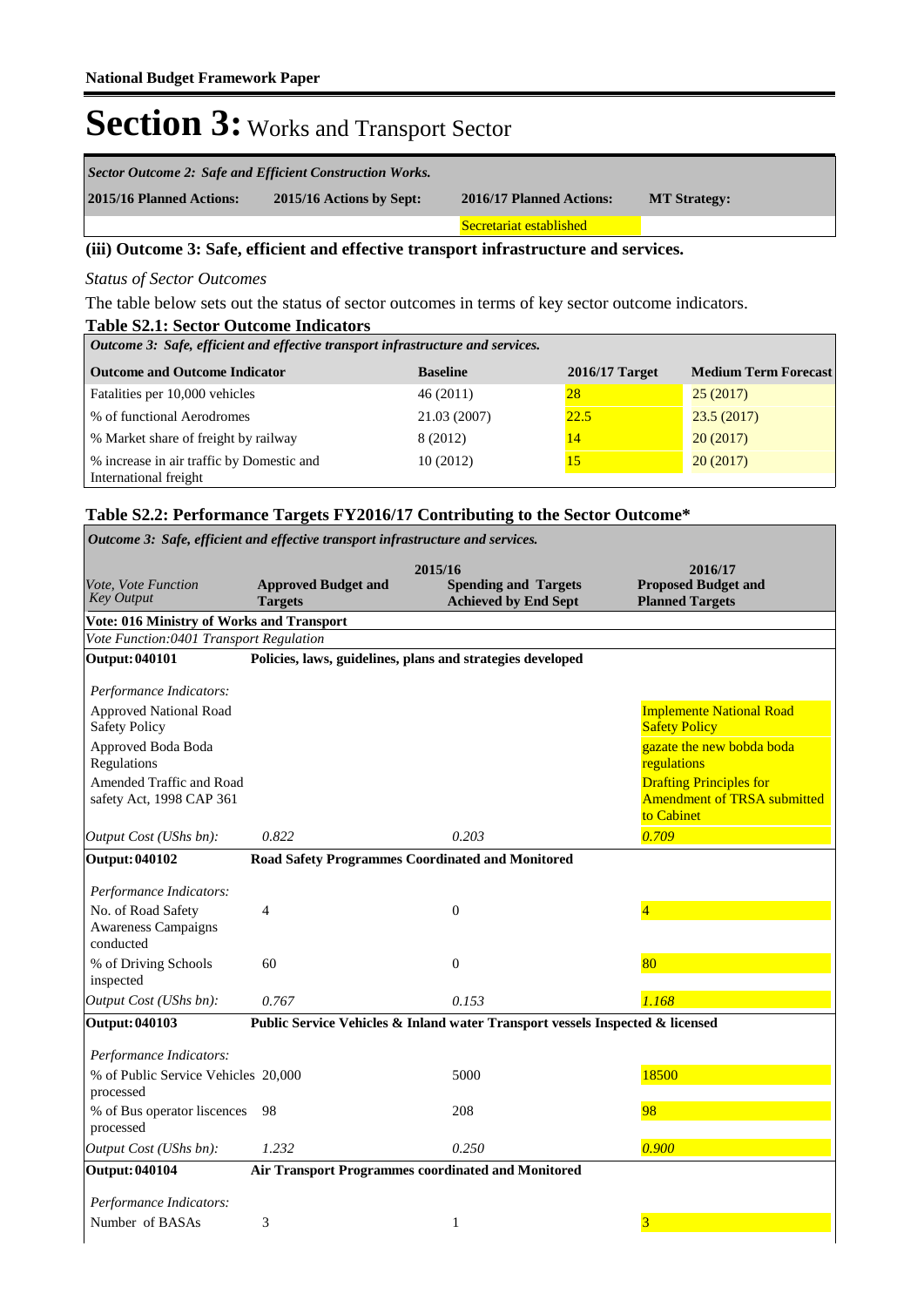| Outcome 3: Safe, efficient and effective transport infrastructure and services.         |                                                       |                                                                       |                                                                                 |  |  |
|-----------------------------------------------------------------------------------------|-------------------------------------------------------|-----------------------------------------------------------------------|---------------------------------------------------------------------------------|--|--|
| Vote, Vote Function<br><b>Key Output</b>                                                | <b>Approved Budget and</b><br><b>Targets</b>          | 2015/16<br><b>Spending and Targets</b><br><b>Achieved by End Sept</b> | 2016/17<br><b>Proposed Budget and</b><br><b>Planned Targets</b>                 |  |  |
| processed                                                                               |                                                       |                                                                       |                                                                                 |  |  |
| No. of national, regional,<br>and international civil<br>aviation programs              | 4                                                     | $\boldsymbol{0}$                                                      | 7                                                                               |  |  |
| % of aerodromes maintained 100<br>(Routine)                                             |                                                       | 100                                                                   | 100                                                                             |  |  |
| Output Cost (UShs bn):                                                                  | 0.379                                                 | 0.083                                                                 | 0.300                                                                           |  |  |
| Output: 040105                                                                          |                                                       | Water and Rail Transport Programmes Coordinated and Monitored.        |                                                                                 |  |  |
| Performance Indicators:                                                                 |                                                       |                                                                       |                                                                                 |  |  |
| No. of regional and<br>international maritime<br>transport programs<br>coordinated      | 4                                                     | 1                                                                     | 8                                                                               |  |  |
| % of Marine Vessels<br>inspected                                                        | 1,500                                                 | 8                                                                     | 130                                                                             |  |  |
| % of major water and<br>railway accidents investigated                                  | 100                                                   | $\overline{0}$                                                        | 50                                                                              |  |  |
| Output Cost (UShs bn):                                                                  | 0.142                                                 | 0.033                                                                 | 0.100                                                                           |  |  |
| Vote Function:0402 Transport Services and Infrastructure                                |                                                       |                                                                       |                                                                                 |  |  |
| Output: 040204                                                                          | <b>Development of Inland Water Transport</b>          |                                                                       |                                                                                 |  |  |
| Performance Indicators:                                                                 |                                                       |                                                                       |                                                                                 |  |  |
| No. of technical studies<br>carried out on inland water<br>bodies                       | 4                                                     | 1                                                                     | 4                                                                               |  |  |
| Output Cost (UShs bn):                                                                  | 2.200                                                 | 0.288                                                                 | 0.100                                                                           |  |  |
| <b>Output: 040206</b>                                                                   | <b>Development of Railways</b>                        |                                                                       |                                                                                 |  |  |
| Performance Indicators:                                                                 |                                                       |                                                                       |                                                                                 |  |  |
| Feasibility studies and<br>engineering design<br>undertaken                             |                                                       |                                                                       | <b>Detailed Engineering designs</b><br>for GKMA light rail system<br>completed. |  |  |
| Output Cost (UShs bn):                                                                  | 49.209                                                | 0.103                                                                 | 0.200                                                                           |  |  |
| Output: 040251                                                                          | <b>Maintenance of Aircrafts and Buildings (EACAA)</b> |                                                                       |                                                                                 |  |  |
| Performance Indicators:                                                                 |                                                       |                                                                       |                                                                                 |  |  |
| No of students passed out<br>(graduated)                                                | 45                                                    | $\,8\,$                                                               | 50                                                                              |  |  |
| No of students enrolled in<br>East African Civil Aviation<br>Academy                    | 30                                                    | 21                                                                    | 40                                                                              |  |  |
| Output Cost (UShs bn):                                                                  | 4.270                                                 | 1.032                                                                 | 8.000                                                                           |  |  |
| <b>Output: 040252</b>                                                                   | <b>Rehabilitation of Upcountry Aerodromes (CAA)</b>   |                                                                       |                                                                                 |  |  |
| Output Cost (UShs bn):                                                                  | 256.476                                               | 0.828                                                                 | 113.517                                                                         |  |  |
| Output: 040281                                                                          |                                                       | <b>Construction/Rehabilitation of Railway Infrastructure</b>          |                                                                                 |  |  |
| Performance Indicators:                                                                 |                                                       |                                                                       |                                                                                 |  |  |
| Km of railway truck<br>rehabilitated                                                    | 50                                                    | 10                                                                    | 50                                                                              |  |  |
| Output Cost (UShs bn):                                                                  | 0.450                                                 | 0.049                                                                 | 0.000                                                                           |  |  |
| Vote Function:0405 Mechanical Engineering Services                                      |                                                       |                                                                       |                                                                                 |  |  |
| <b>Output: 040503</b><br>Mech Tech Advise rendered & govt vehicle inventory maintained. |                                                       |                                                                       |                                                                                 |  |  |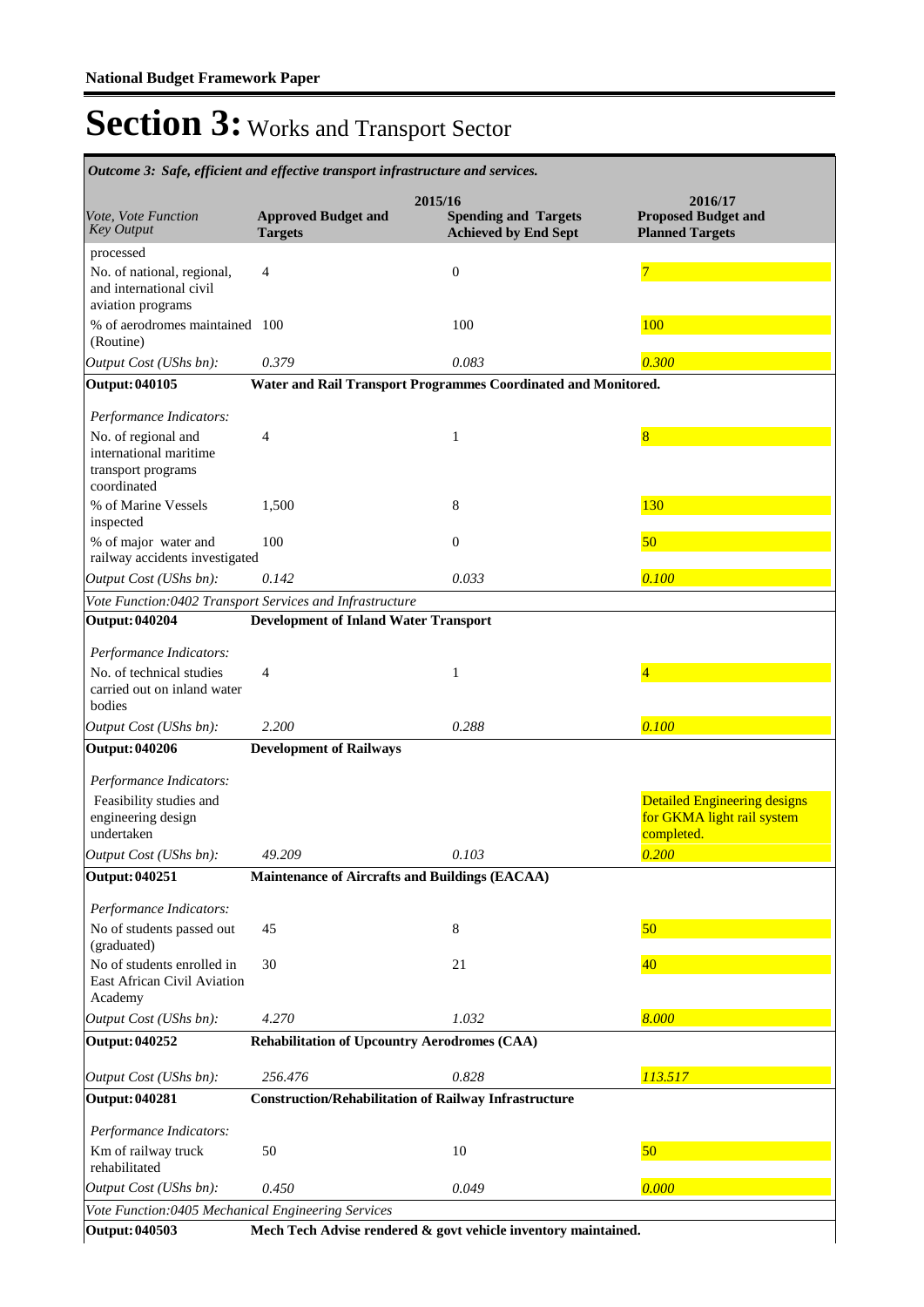| Outcome 3: Safe, efficient and effective transport infrastructure and services.                   |                                                                                                                       |       |                                                                 |  |  |
|---------------------------------------------------------------------------------------------------|-----------------------------------------------------------------------------------------------------------------------|-------|-----------------------------------------------------------------|--|--|
| <i>Vote, Vote Function</i><br><b>Key Output</b>                                                   | 2015/16<br><b>Approved Budget and</b><br><b>Spending and Targets</b><br><b>Achieved by End Sept</b><br><b>Targets</b> |       | 2016/17<br><b>Proposed Budget and</b><br><b>Planned Targets</b> |  |  |
| Performance Indicators:                                                                           |                                                                                                                       |       |                                                                 |  |  |
| % of Government vehicles<br>inspected against the total<br>Presented                              | 100                                                                                                                   | 100   | 100                                                             |  |  |
| Output Cost (UShs bn):                                                                            | 0.973                                                                                                                 | 0.157 | 1.683                                                           |  |  |
| Output: 040505                                                                                    | Operation and Maintenance of MV Kalangala Ship and other delegated ferries                                            |       |                                                                 |  |  |
| Performance Indicators:<br>% availability of the planned 95<br>operating time for MV<br>Kalangala |                                                                                                                       | 100   | 95                                                              |  |  |
| Output Cost (UShs bn):                                                                            | 5.527                                                                                                                 | 1.003 | 4.143                                                           |  |  |
| Output: 040506<br>Performance Indicators:                                                         | <b>Maintenance of the Government Protocol Fleet</b>                                                                   |       |                                                                 |  |  |
| % availability of<br>Government Protocol Fleet                                                    | 80                                                                                                                    | 40    | 90                                                              |  |  |
| <i>Output Cost (UShs bn):</i>                                                                     | 0.750                                                                                                                 | 0.142 | 0.750                                                           |  |  |

*\* Excludes taxes and arrears*

### **Table S2.3: Actions and Medium Term Strategy to Improve Sector Outcome**

*Sector Outcome 3: Safe, efficient and effective transport infrastructure and services.*

| <b>2015/16 Planned Actions:</b>                                                                                                                                                                                                                           | 2015/16 Actions by Sept:                                                                                                                                                                                                                                                                                                                                       | 2016/17 Planned Actions:                                                                                                                                             | <b>MT Strategy:</b>                                                                                                                                     |
|-----------------------------------------------------------------------------------------------------------------------------------------------------------------------------------------------------------------------------------------------------------|----------------------------------------------------------------------------------------------------------------------------------------------------------------------------------------------------------------------------------------------------------------------------------------------------------------------------------------------------------------|----------------------------------------------------------------------------------------------------------------------------------------------------------------------|---------------------------------------------------------------------------------------------------------------------------------------------------------|
| Vote: 016 Ministry of Works and Transport                                                                                                                                                                                                                 |                                                                                                                                                                                                                                                                                                                                                                |                                                                                                                                                                      |                                                                                                                                                         |
| Vote Function: 0401 Transport Regulation                                                                                                                                                                                                                  |                                                                                                                                                                                                                                                                                                                                                                |                                                                                                                                                                      |                                                                                                                                                         |
| Traffic and Road Safety Act<br>1998 reviewed.<br>Drafting Principles for<br>developing the IWT Bill<br>submitted to cabinet.<br>Draft Bill for establishment<br>of National Road Safety<br>Authority finalized and<br>submitted to Cabinet<br>Secretariat | <b>Consultations on Drafting</b><br>Principles and Draft Bill for<br>Inland Water Policy made.<br>Consultations on the draft<br>principles on the revised<br>Traffic and Road Safety Act<br>made.<br>Draft Principles for<br>establishment of National<br>Road Safety Authority<br>finalized and submitted to<br>MoFPED requesting for<br>Financial clearance. | <b>Harmonizing the TRSA the</b><br>Roads At with the EAC<br>vehicle load control Act.<br><b>Axle load control operations</b><br>monitored and surveys carried<br>out | <b>Establish National Road</b><br><b>Safety Authority</b>                                                                                               |
| Axle Load Control Policy<br>implemented<br>Axle load control operations<br>monitored and surveys<br>carried out                                                                                                                                           | Cabinet Memo for the Axle<br>Load Control Policy being<br>drafted. Consultations ongoing.                                                                                                                                                                                                                                                                      | <b>Harmonisisng the TRSA the</b><br>Roads At with the EAC<br>vehicle load control Act.<br>Axle load control operations<br>monitored and surveys carried<br>out       | Implement axle load control<br>policy                                                                                                                   |
| <b>Inland Water Transport</b><br>Policy and Strategy prepared.<br>Maritime Administration<br>established.                                                                                                                                                 | Certificate of Financial<br>implications for the Drafting<br>Principle of the Inland Water<br><b>Bill</b> obtained                                                                                                                                                                                                                                             | <b>Finalize the Inland Water</b><br><b>Transport Bill.</b><br><b>Maritime Administration</b><br>Department established in the<br>Directorate of Transport.           | Enact the updated Traffic and<br>Road Safety Act and the<br><b>Inland Water Transport Act</b><br>An Act to establish the<br><b>National Road Safety</b> |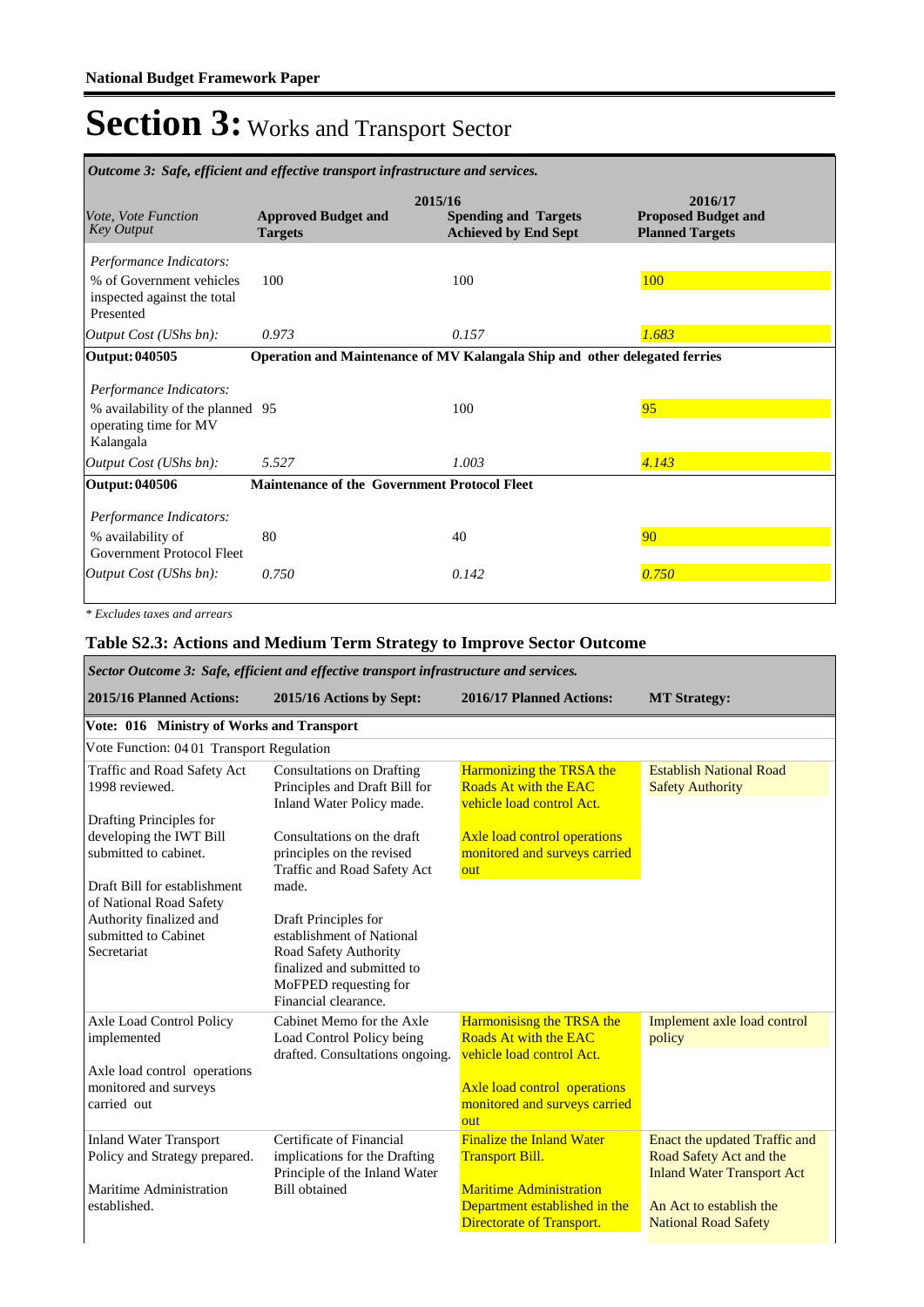| Sector Outcome 3: Safe, efficient and effective transport infrastructure and services.                                                      |                                                                                  |                                                                               |                                                      |  |
|---------------------------------------------------------------------------------------------------------------------------------------------|----------------------------------------------------------------------------------|-------------------------------------------------------------------------------|------------------------------------------------------|--|
| 2015/16 Planned Actions:                                                                                                                    | 2015/16 Actions by Sept:                                                         | 2016/17 Planned Actions:                                                      | <b>MT Strategy:</b>                                  |  |
|                                                                                                                                             |                                                                                  |                                                                               | <b>Authority prepared</b>                            |  |
| Vote Function: 04 02 Transport Services and Infrastructure                                                                                  |                                                                                  |                                                                               |                                                      |  |
| Set up the Transport<br>Management Unit.                                                                                                    | Activities not undertaken                                                        | <b>Set up the Transport</b><br><b>Management Unit.</b>                        | Finalise land acquisition along<br>the BRT corridor. |  |
| Commence land acquisition<br>along the BRT corridor.                                                                                        |                                                                                  |                                                                               |                                                      |  |
| Construction of railway ICD<br>at Mukono completed.                                                                                         | Technical handover for<br>railway ICD at Mukono<br>railway station took place on | 70% of land acquistion of the<br><b>Eastern route of the SGR</b><br>completed | <b>SGR Eastern route completed</b>                   |  |
| <b>Preliminary Engineering</b><br>Designs for Kampala-Kigali<br>and Tororo-Pakwach/Gulu-<br>Nimule standard gauge<br>railway line completed | 24.7.2015                                                                        | 5% of the SGR Eastern route<br>completed                                      |                                                      |  |

### **(ii) Efficiency of Sector Budget Allocations**

Measures to increase efficiency and value for money include;

Improved supervision of road works through attaching a UNRA Engineer on each project to enable close supervision. This will require recruitment of additional Engineers. Restructuring UNRA to improve its efficiency in contract administration Classifying contractors according to their capacity.

Operationalisation of the RUCS framework and regulations, Use of funds allocation formulae, establishment and operationalisation of Management information system and Audit management system at the secretariat level and use of Road Maintenance Management System for reporting by the designated agencies.

### **(iii) Sector Investment Plans**

In the medium term, 60% of UNRA's development budget will be allocated to upgrading gavel roads to bitumen standard in line with the NDP target of increasing the stock of paved roads by 400km annually. Similarly, about 30% of the development will be allocated to rehabilitation of the old paved roads as part of the strategy to reducing the road maintenance backlog. Construction of Bridges - the New Nile Bridge and others will be given substantial budget allocation because most of the exiting bridges need to be replaced to cope with current traffic and vehicle loads.

The capital expenditure over the medium term for MoWT will increase tremendously from UGX 556.6bn in FY 2015/16 to UGX 955.5bn in FY 2016/17 representing 85% of the total budget. The increment is largely attributed to increased Government and donor funding for the construction of the Standard Gauge Railway and expansion of Entebbe International Airport. Also, a substantial portion of the budget will be spent on the construction, rehabilitation and maintenance of DUCAR network and the small bridges as well as on the support to the development of ports on Lake Victoria to open the Southern route.

### **Table S2.4: Allocations to Class of Output over the Medium Term**

|                                           | $(i)$ Allocation (Shs Bn) |              |                                 | $(ii)$ % Sector Budget |           |                 |           |           |
|-------------------------------------------|---------------------------|--------------|---------------------------------|------------------------|-----------|-----------------|-----------|-----------|
| <b>Billion Uganda Shillings</b>           |                           |              | 2015/16 2016/17 2017/18 2018/19 |                        |           | 2015/16 2016/17 | 2017/18   | 2018/19   |
| Consumption Expendture (Outputs Provided) | 164.0                     | 128.4        | 120.7                           | 133.4                  | $5.0\%$   | $3.4\%$         | $2.2\%$   | $2.3\%$   |
| Grants and Subsidies (Outputs Funded)     | 676.1                     | <b>540.0</b> | 661.1                           | 750.4                  | 20.6%     | 14.4%           | 12.2%     | 12.7%     |
| Investment (Capital Purchases)            | 2.447.4                   | 3.093.6      | 4.650.2                         | 5.044.0                | 74.4%     | 82.2%           | 85.6%     | $85.1\%$  |
| <b>Grand Total</b>                        | 3.287.5                   | 3,762.0      | 5.431.9                         | 5.927.8                | $100.0\%$ | $100.0\%$       | $100.0\%$ | $100.0\%$ |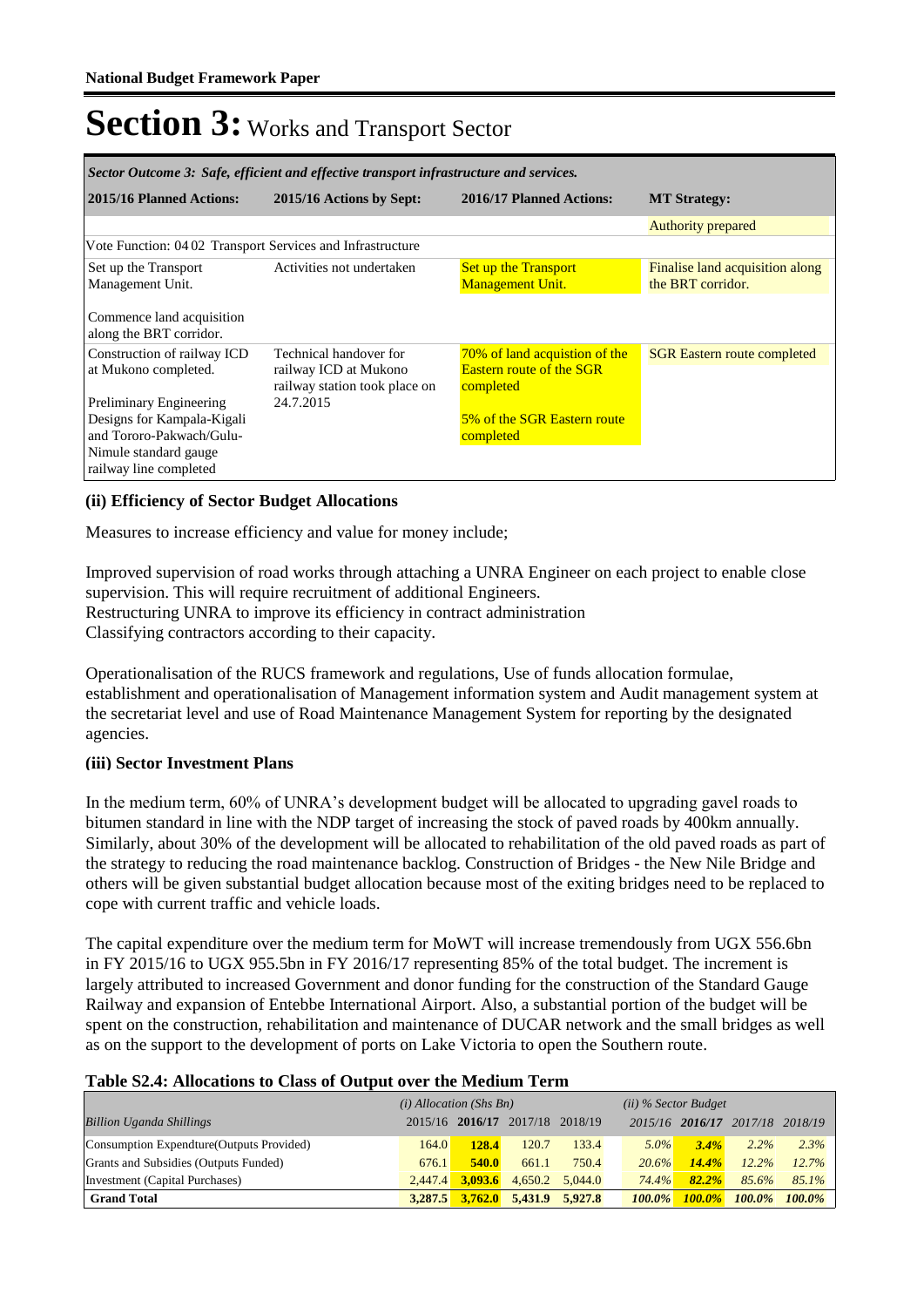### *S3 Proposed Budget Allocations for 2016/17 and the Medium Term*

*This section sets out the proposed sector budget allocations for 2016/17 and the medium term, including major areas of expenditures and any notable changes in allocations.* 

### **Table S3.1: Past Expenditure and Medium Term Projections by Vote Function**

|                                                   |                    | 2015/16                |                             | <b>Medium Term Projections</b> |           |                     |
|---------------------------------------------------|--------------------|------------------------|-----------------------------|--------------------------------|-----------|---------------------|
|                                                   | 2014/15<br>Outturn | Appr.<br><b>Budget</b> | Spent by<br><b>End Sept</b> | 2016/17                        | 2017/18   | 2018/19             |
| Vote: 016 Ministry of Works and Transport         |                    |                        |                             |                                |           |                     |
| 0401 Transport Regulation                         | 2.700              | 7.183                  | 3.028                       | 8.065                          | 10.114    | 10.990              |
| 0402 Transport Services and Infrastructure        | 16.230             | 445.225                | 16.686                      | 254.239                        | 1,022.734 | 1,959.769           |
| 0403 Construction Standards and Quality Assurance | 11.049             | 17.369                 | 3.483                       | 16.807                         | 20.729    | 22.591              |
| 0404 District, Urban and Community Access Roads   | 12.840             | 19.629                 | 3.738                       | 18.700                         | 27.246    | 30.000              |
| 0405 Mechanical Engineering Services              | 11.862             | 427.449                | 3.101                       | 17.121                         | 18.701    | 21.141              |
| 0449 Policy, Planning and Support Services        | 9.159              | 11.170                 | 2.038                       | 10.064                         | 10.916    | 12.706              |
| <b>Total for Vote:</b>                            | 63.840             | 928.024                | 32.074                      | 324.996                        | 1,110.439 | 2,057.196           |
| Vote: 113 Uganda National Roads Authority         |                    |                        |                             |                                |           |                     |
| 0451 National Roads Maintenance & Construction    | 1,233.719          | 1,802.350              | 473.449                     | 2,849.248                      | 3,706.261 | 3,180.752           |
| <b>Total for Vote:</b>                            | 1,233.719          | 1,802.350              | 473.449                     | 2,849.248                      | 3,706.261 | 3,180.752           |
| Vote: 118 Road Fund                               |                    |                        |                             |                                |           |                     |
| 0452 National and District Road Maintenance       | 352.364            | 417.930                | 104.033                     | 417.930                        | 497.058   | 586.256             |
| <b>Total for Vote:</b>                            | 352.364            | 417.930                | 104.033                     | 417.930                        | 497.058   | 586.256             |
| Vote: 122 Kampala Capital City Authority          |                    |                        |                             |                                |           |                     |
| 0406 Urban Road Network Development               | 52.843             | 139.205                | 4.121                       | 169.866                        | 108.218   | 103.828             |
| <b>Total for Vote:</b>                            | 52.843             | 139.205                | 4.121                       | 169.866                        | 108.218   | 103.828             |
| Vote: 500 501-850 Local Governments               |                    |                        |                             |                                |           |                     |
| 0481 District, Urban and Community Access Roads   | 26.066             | 35.566                 | 7.113                       | 35.566                         | 42.680    | 49.082              |
| 0482 District Engineering Services                |                    | 0.000                  | 0.000                       | 0.000                          | 0.000     | 0.000               |
| <b>Total for Vote:</b>                            | 26.066             | 35.566                 | 7.113                       | 35.566                         | 42.680    | 49.082              |
| <b>Total for Sector:</b>                          | 1,728.832          | 3,323.076              | 620.791                     | 3,797.607                      |           | 5,464.656 5,977.114 |

*\* Excluding Taxes and Arrears and including NTR*

### **(i) The major expenditure allocations in the sector**

The bulk of the budget has been allocated to projects for upgrading priority gravel roads to bitumen standard and rehabilitation of the old paved roads. Substantial resources were also allocated to the construction/ rehabilitation of Bridges on the national roads network.

Major planned changes in resource allocation in vote 016 are attributed to the Right of way acquisition for the Standard Gauge Railway and the commencement of Actual construction of the SGR, upgrade and expansion Entebbe International Airport to accommodate current and future traffic and also promote service excellence; maintenance of Aircrafts and Buildings and procurement of a Twin Engine for the EACAA to ensure that students graduate in time and the cost of training from Entebbe Airport is reduced and support to the development of ports on Lake Victoria to open the Southern route in order to link water to railway transport to enhance multimodal transport.

There is a major reduction in resource allocation in the output of Purchase of Specialized Machinery & Equipment. This is attributed to the lack of counterpart funding for the Japanese Road Equipment. However, the funds will be accessed when GoU provides the 15% counterpart funding.

### **Table S3.2: Major Changes in Sector Resource Allocation**

*<sup>\*</sup> Excluding Taxes and Arrears*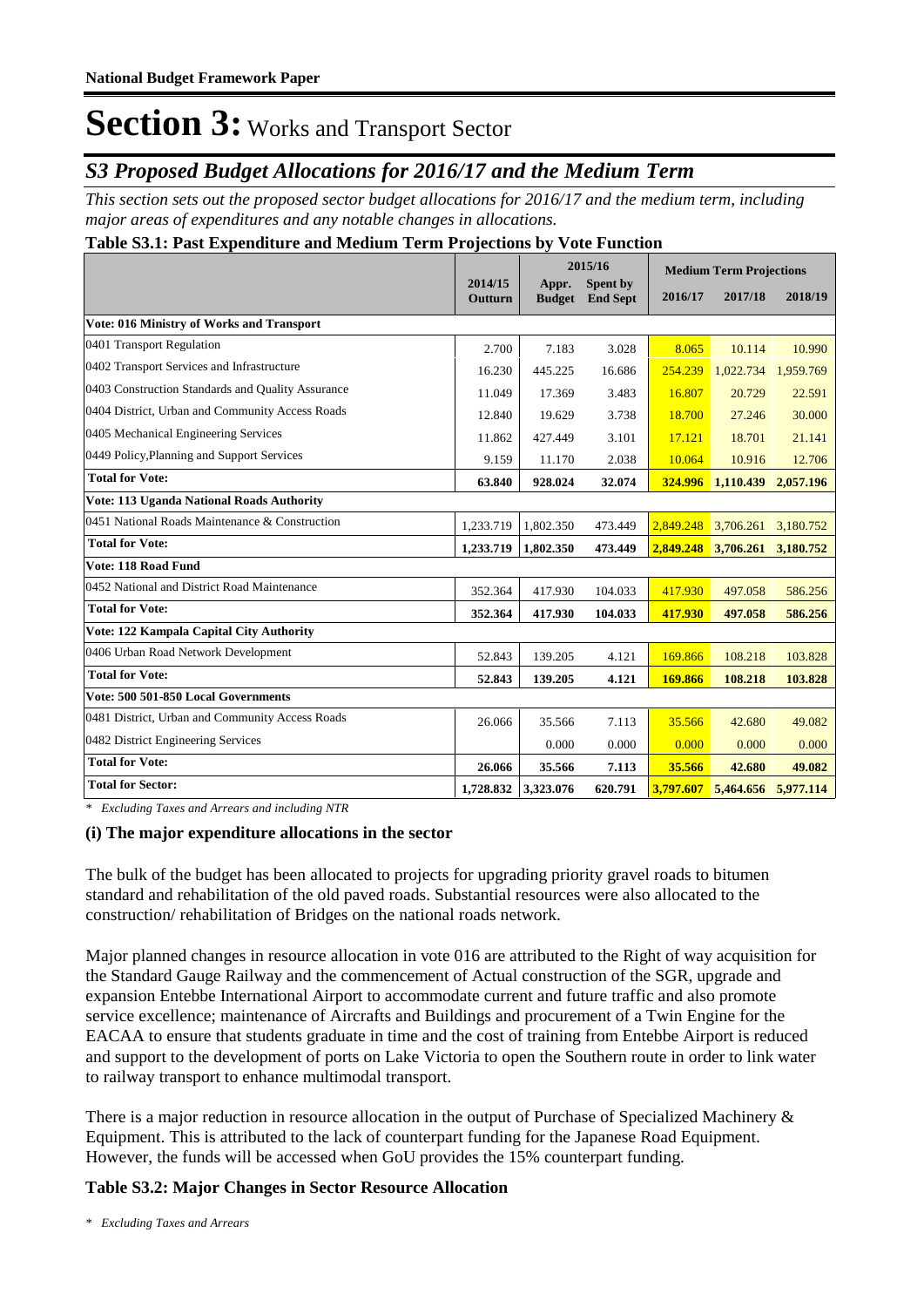## *S4: Unfunded Outputs for 2016/17 and the Medium Term*

*This section sets out the highest priotrity outputs in 2016/17 and the medium term which the sector has been unable to fund in its spending plans.*

### **Table S4.1: Additional Output Funding Requests**

| <b>Additional Requirements for Funding and</b><br>Outputs in 2016/17                                                                                                                                                                                                                                                                                                                                              | <b>Justification of Requirement for Additional Outputs and Funding</b>                                                                                                                                                                                                                                                                                                                                                                                                                                                                                                                                                                                                                                                                                                              |  |  |  |
|-------------------------------------------------------------------------------------------------------------------------------------------------------------------------------------------------------------------------------------------------------------------------------------------------------------------------------------------------------------------------------------------------------------------|-------------------------------------------------------------------------------------------------------------------------------------------------------------------------------------------------------------------------------------------------------------------------------------------------------------------------------------------------------------------------------------------------------------------------------------------------------------------------------------------------------------------------------------------------------------------------------------------------------------------------------------------------------------------------------------------------------------------------------------------------------------------------------------|--|--|--|
| Vote Function:0483 Transport Services and Infrastructure<br>0402 83 Border Post Reahabilitation/Construction<br>Output:                                                                                                                                                                                                                                                                                           |                                                                                                                                                                                                                                                                                                                                                                                                                                                                                                                                                                                                                                                                                                                                                                                     |  |  |  |
| <b>Funding Requirement (UShs Bn):</b><br>Completion of Katuna and Elegu One Stop Border<br>Post                                                                                                                                                                                                                                                                                                                   | 5.000 Increase efficiency and improve effectiveness in service delivery to<br>transport infrastructure and provision of transport services                                                                                                                                                                                                                                                                                                                                                                                                                                                                                                                                                                                                                                          |  |  |  |
| Vote Function:0473 District, Urban and Community Access Roads<br>Output:<br>0404 73 Roads, Streets and Highways                                                                                                                                                                                                                                                                                                   |                                                                                                                                                                                                                                                                                                                                                                                                                                                                                                                                                                                                                                                                                                                                                                                     |  |  |  |
| <b>Funding Requirement (UShs Bn):</b>                                                                                                                                                                                                                                                                                                                                                                             | 30.000 Improvement in the quality of road infrastructure in districts and municiple                                                                                                                                                                                                                                                                                                                                                                                                                                                                                                                                                                                                                                                                                                 |  |  |  |
| <b>Implementation of Force Account scheme</b>                                                                                                                                                                                                                                                                                                                                                                     | councils                                                                                                                                                                                                                                                                                                                                                                                                                                                                                                                                                                                                                                                                                                                                                                            |  |  |  |
| Kisaigi (Kibaale); Bunadasa (Sironko); Karujumba<br>(kasese); Amua (Moyo); Bukwali (Kabarole);<br>Kanyeyite (Mbarara); Kikasa (Lyantonde);<br>Kyabahanga (Rukungiri); Kanyamateke (Kisoro);<br>Nam Okora (Kitgum); Iraji (Adjumani); Kibira<br>(Nebbi) bridges constructed                                                                                                                                        |                                                                                                                                                                                                                                                                                                                                                                                                                                                                                                                                                                                                                                                                                                                                                                                     |  |  |  |
| Output:<br>0404 74 Major Bridges                                                                                                                                                                                                                                                                                                                                                                                  |                                                                                                                                                                                                                                                                                                                                                                                                                                                                                                                                                                                                                                                                                                                                                                                     |  |  |  |
| <b>Funding Requirement (UShs Bn):</b><br>Procurement of Culverts for the DUCAR network                                                                                                                                                                                                                                                                                                                            | 15.000 Improvement in the condition of the DUCA roads network including the<br>major and small bridges                                                                                                                                                                                                                                                                                                                                                                                                                                                                                                                                                                                                                                                                              |  |  |  |
| Vote Function:0402 Mechanical Engineering Services                                                                                                                                                                                                                                                                                                                                                                |                                                                                                                                                                                                                                                                                                                                                                                                                                                                                                                                                                                                                                                                                                                                                                                     |  |  |  |
| 0405 02 Maintenance Services for Central and District Road Equipment.<br>Output:                                                                                                                                                                                                                                                                                                                                  |                                                                                                                                                                                                                                                                                                                                                                                                                                                                                                                                                                                                                                                                                                                                                                                     |  |  |  |
| <b>Funding Requirement (UShs Bn):</b>                                                                                                                                                                                                                                                                                                                                                                             | The zonal equipment maintained by the Regional Mechanical Workshops                                                                                                                                                                                                                                                                                                                                                                                                                                                                                                                                                                                                                                                                                                                 |  |  |  |
| <b>Procurement of Government Protocol Fleet and</b><br>Government is acquiring core / specialized equipment<br>for its zonal centers which will require maintenance.                                                                                                                                                                                                                                              | will improve the quality of road network hence the livelihoods of the<br>people.                                                                                                                                                                                                                                                                                                                                                                                                                                                                                                                                                                                                                                                                                                    |  |  |  |
|                                                                                                                                                                                                                                                                                                                                                                                                                   | The current protocal fleet (BMW) is aged (7 years) and experiencing<br>frequent breakdowns and software failures. There is need to have it<br>replaced                                                                                                                                                                                                                                                                                                                                                                                                                                                                                                                                                                                                                              |  |  |  |
| Output:                                                                                                                                                                                                                                                                                                                                                                                                           | 0405 05 Operation and Maintenance of MV Kalangala Ship and other delegated ferries                                                                                                                                                                                                                                                                                                                                                                                                                                                                                                                                                                                                                                                                                                  |  |  |  |
| <b>Funding Requirement (UShs Bn):</b><br>Lake Kyoga ferry (Bukungu - Kagwara -<br>Kaberamaido) (3No. Ferry landing sites constructed,<br>Slipway constructed and ship built)                                                                                                                                                                                                                                      | 19.000 GoU committed itself to provide ferry transport services to support<br>expansion of VODP according to the agreement signed between IFAD and<br>GOU. The current landings are in very poor state and in need of<br>rehabilitation.                                                                                                                                                                                                                                                                                                                                                                                                                                                                                                                                            |  |  |  |
| Ferry Services to Support the Vegetable Oil<br>Development Project Phase II                                                                                                                                                                                                                                                                                                                                       | Increasing the volume of Passenger traffic and cargo freight by marine<br>transport                                                                                                                                                                                                                                                                                                                                                                                                                                                                                                                                                                                                                                                                                                 |  |  |  |
| Vote Function: 0473 National Roads Maintenance & Construction                                                                                                                                                                                                                                                                                                                                                     |                                                                                                                                                                                                                                                                                                                                                                                                                                                                                                                                                                                                                                                                                                                                                                                     |  |  |  |
| 0451 73 Roads, Streets and Highways<br>Output:<br><b>Funding Requirement (UShs Bn):</b><br>Additional funding of UGX 300 bn will be required<br>for on ongoing projects and 368 bn for new projects.<br>UGX 68 bn is required for shortfall in wages and<br>UGX 20 bn is required for non wage recurrent<br>shortfall due to the expanded structure.<br>Vote Function:0451 National and District Road Maintenance | 756.000 Kampala - Jinja Expressway (77km) PPP Project - UGX 100 billion<br>required for land and property compensation.<br>Kibuye – Busega – Mpigi road (33km) project – UGX 50 billion required<br>for land and Property compensation.<br>UNRA Wage bill $-$ UGX 68 billion is required to meet the wage bill short<br>fall.<br>UNRA Non-Wage Recurrent- UGX 20 billion is required to meet the short<br>fall in non-wage recurrent; NSSF contribution (UGX 8.6 bn) and Gratuity<br>(UGX11bn)<br>Rwenkunye – Apac – Lira – Acholibur road (250km) – UGX 20 billion for<br>land compensation<br>Atiak – Moyo – Afogi (104km) road UGX 80 bn for road works<br>Soroti – Katakwi – Moroto – Lokitanyala road (208km) – UGX 30 billion<br>required for land and property compensation. |  |  |  |
| Output:<br>0452 51 National Road Maintenance                                                                                                                                                                                                                                                                                                                                                                      |                                                                                                                                                                                                                                                                                                                                                                                                                                                                                                                                                                                                                                                                                                                                                                                     |  |  |  |